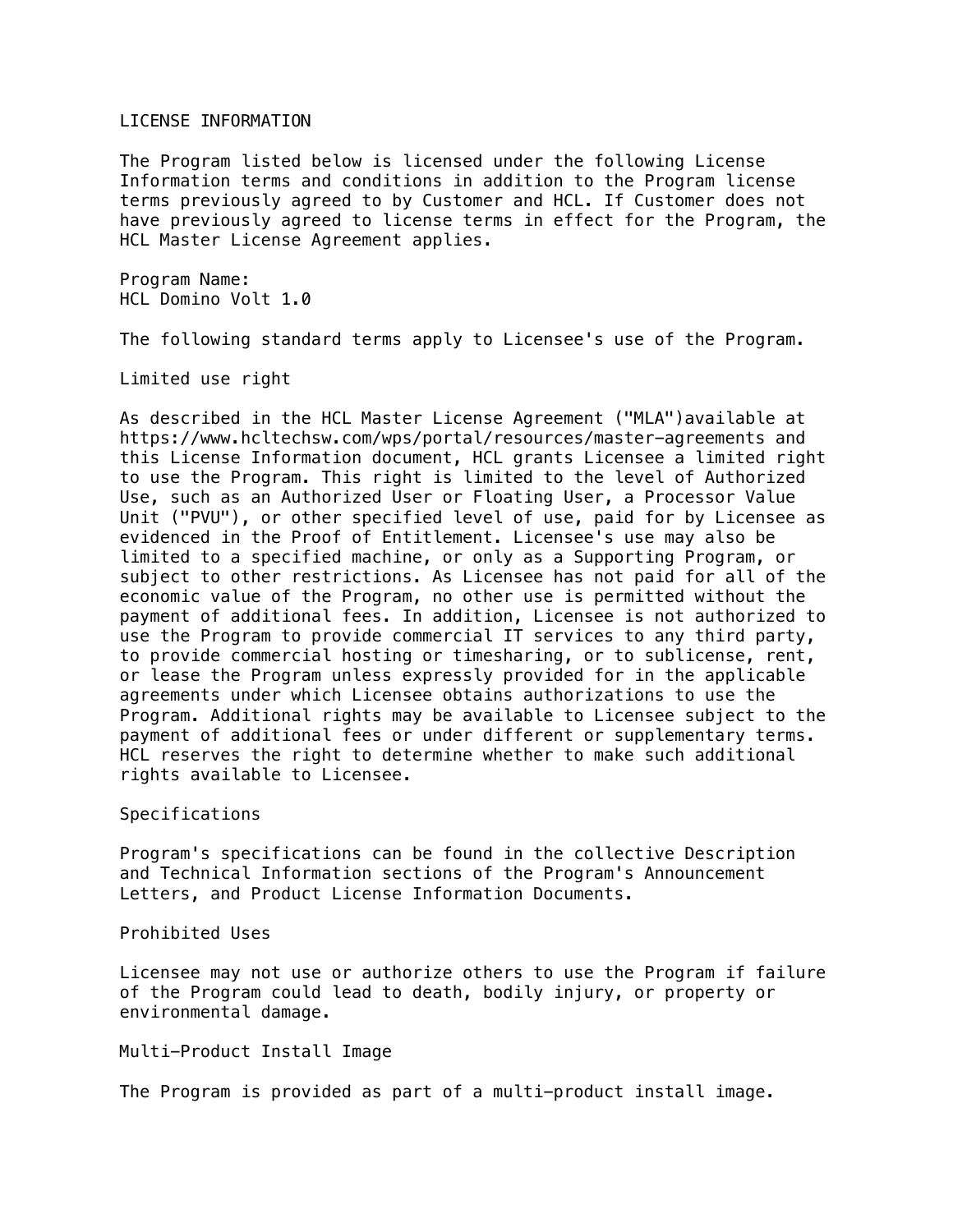Licensee is authorized to install and use only the Program (and its Bundled or Supporting Programs, if any) for which a valid entitlement is obtained and may not install or use any of the other software included in the image unless Licensee has acquired separate entitlements for that other software.

## Supporting Programs

Licensee is authorized to install and use the Supporting Programs identified below. Licensee is authorized to install and use such Supporting Programs only to support Licensee's use of the Principal Program under this Agreement. The phrase "to support Licensee's use" would only include those uses that are necessary or otherwise directly related to a licensed use of the Principal Program or another Supporting Program. The Supporting Programs may not be used for any other purpose. A Supporting Program may be accompanied by license terms, and those terms, if any, apply to Licensee's use of that Supporting Program. In the event of conflict, the terms in this License Information document supersede the Supporting Program's terms. Licensee must obtain sufficient entitlements to the Program, as a whole, to cover Licensee's installation and use of all of the Supporting Programs, unless separate entitlements are provided within this License Information document.

The following areSupporting Programs licensed with the Program:

HCL Enterprise Integrator for Domino

Privacy

Licensee acknowledges and agrees that HCL may use cookie and tracking technologies to collect personal information in gathering product usage statistics and information designed to help improve user experience and/or to tailor interactions with users in accordance with the HCLPrivacy Statement, available at

https://www.hcltechsw.com/wps/portal/resources/master-agreements.

## Redistributables

If the Program includes components that are "Redistributable", they will be identified in the REDIST file that accompanies the Program. In addition to the license rights granted in the Agreement, Licensee may distribute the Redistributables subject to the following terms: 1) Redistribution must be in object code form only and must conform to all directions, instruction and specifications in the Program's accompanying REDIST or documentation;

2) If the Program's accompanying documentation expressly allows Licensee to modify the Redistributables, such modification must conform to all directions, instruction and specifications in that documentation and these modifications, if any, must be treated as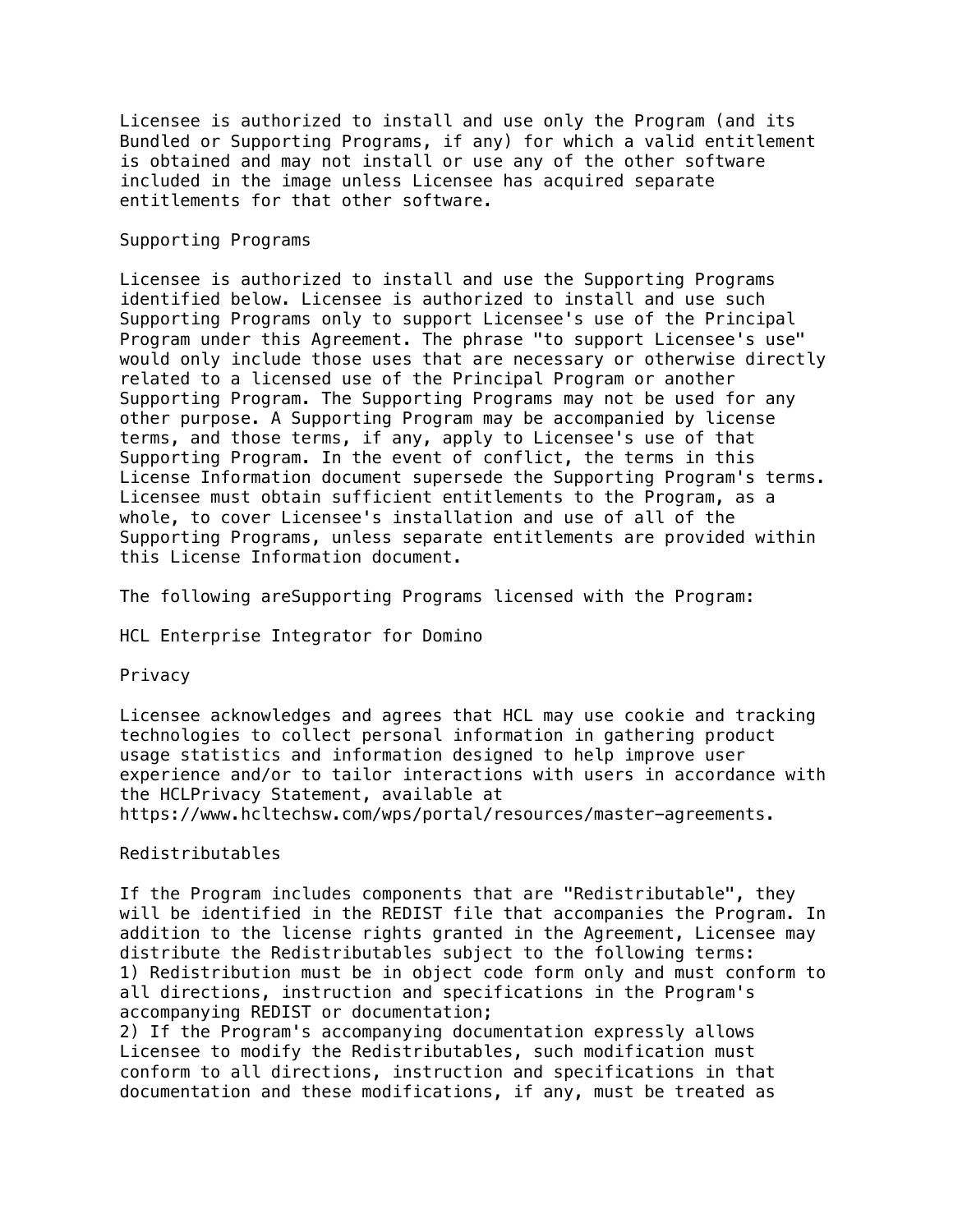Redistributables;

3) Redistributables may be distributed only as part of Licensee's application that was developed using the Program ("Licensee's Application") and only to support Licensee's customers in connection with their use of Licensee's Application. Licensee's Application must constitute significant value add such that the Redistributables are not a substantial motivation for the acquisition by end users of Licensee's software product;

4) If the Redistributables include a Java Runtime Environment, Licensee must also include other non-Java Redistributables with Licensee's Application, unless the Application is designed to run only on general computer devices (for example, laptops, desktops and servers) and not on handheld or other pervasive devices (i.e., devices that contain a microprocessor but do not have computing as their primary purpose);

5) Licensee may not remove any copyright or notice files contained in the Redistributables;

6) Licensee must hold HCL, its suppliers or distributors harmless from and against any claim arising out of the use or distribution of Licensee's Application;

7) Licensee may not use the same path name as the original Redistributable files/modules;

8) Licensee may not use HCL's, its suppliers or distributors names or trademarks in connection with the marketing of Licensee's Application without HCL's or that supplier's or distributor's prior written consent;

9)HCL, its suppliers and distributors provide the Redistributables and related documentation without obligation of support and "AS IS", WITH NO WARRANTY OF ANY KIND, EITHER EXPRESS OR IMPLIED, INCLUDING THE WARRANTY OF TITLE, NON-INFRINGEMENT OR NON-INTERFERENCE AND THE IMPLIED WARRANTIES AND CONDITIONS OF MERCHANTABILITY AND FITNESS FOR A PARTICULAR PURPOSE;

10) Licensee is responsible for all technical assistance for Licensee's Application and any modifications to the Redistributables; and

11) Licensee's license agreement with the end user of Licensee's Application must notify the end user that the Redistributables or their modifications may not be i) used for any purpose other than to enable Licensee's Application, ii) copied (except for backup purposes), iii) further distributed or transferred without Licensee's Application or iv) reverse assembled, reverse compiled, or otherwise translated except as specifically permitted by law and without the possibility of a contractual waiver. Furthermore, Licensee's license agreement must be at least as protective ofHCLas the terms of this Agreement.

Source Components and Sample Materials

The Program may include some components in source code form ("Source Components") and other materials identified as Sample Materials.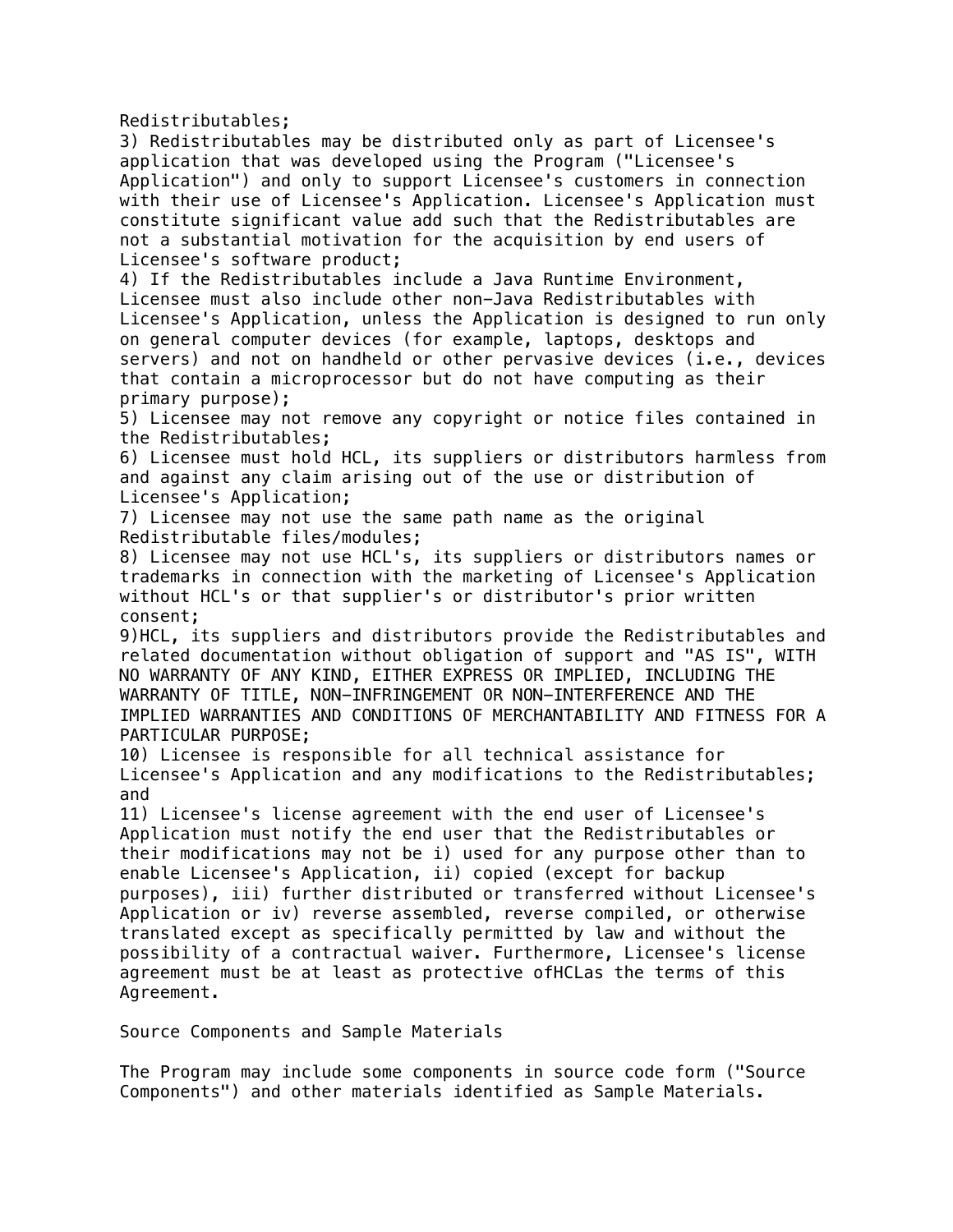Licensee may copy and modify Source Components and Sample Materials for internal use only provided such use is within the limits of the license rights under this Agreement, provided however that Licensee may not alter or delete any copyright information or notices contained in the Source Components or Sample Materials. HCL provides the Source Components and Sample Materials without obligation of support and "AS IS", WITH NO WARRANTY OF ANY KIND, EITHER EXPRESS OR IMPLIED, INCLUDING THE WARRANTY OF TITLE, NON-INFRINGEMENT OR NON-INTERFERENCE AND THE IMPLIED WARRANTIES AND CONDITIONS OF MERCHANTABILITY AND FITNESS FOR A PARTICULAR PURPOSE.

For Source Components and Sample Materials listed in a Program's REDIST file, Licensee may redistribute modified versions of those Source Components or Sample Materials consistent with the terms of this license and any instructions in the REDIST file.

Export and Import Restrictions

This Program may contain cryptography. Transfer to, or use by, users of the Program may be prohibited or subject to export or import laws, regulations or policies, including those of the United States Export Administration Regulations. Licensee assumes all responsibility for complying with all applicable laws, regulations, and policies regarding the export, import, or use of this Program, including but not limited to, U.S. restrictions on exports or reexports.

Third Party Data and Services

The Program may contain links to or be used to access third party data services, databases, web services, software, or other third party content (all, "content"). Access to this content is provided "AS-IS", WITH NO WARRANTY OF ANY KIND, EXPRESS OR IMPLIED, INCLUDING THE WARRANTY OF TITLE, NON-INFRINGEMENT OR NON-INTERFERENCE AND THE IMPLIED WARRANTIES AND CONDITIONS OF MERCHANTABILITY AND FITNESS FOR A PARTICULAR PURPOSE. Access can be terminated by the relevant third parties at their sole discretion at any time. Licensee may be required to enter into separate agreements with the third parties for the access to or use of such content. HCL is not a party to any such separate agreements and as an express condition of this license Licensee agrees to comply with the terms of such separate agreements.

This product is distributed with the following content: GDB; Nettools; Procps-ng; Rsync (the "GPL Software"). The GPL Software is governed by the following terms:

The GPL Software is open source software that is used with this HCL software program (the "HCL Product"). The GPL Software is not owned by HCL Technologies ("HCL"). Use, copying, distribution and modification of the GPL Software is governed by the GNU General Public License ("GPL") version 2.0. A copy of the GPL license can be found in the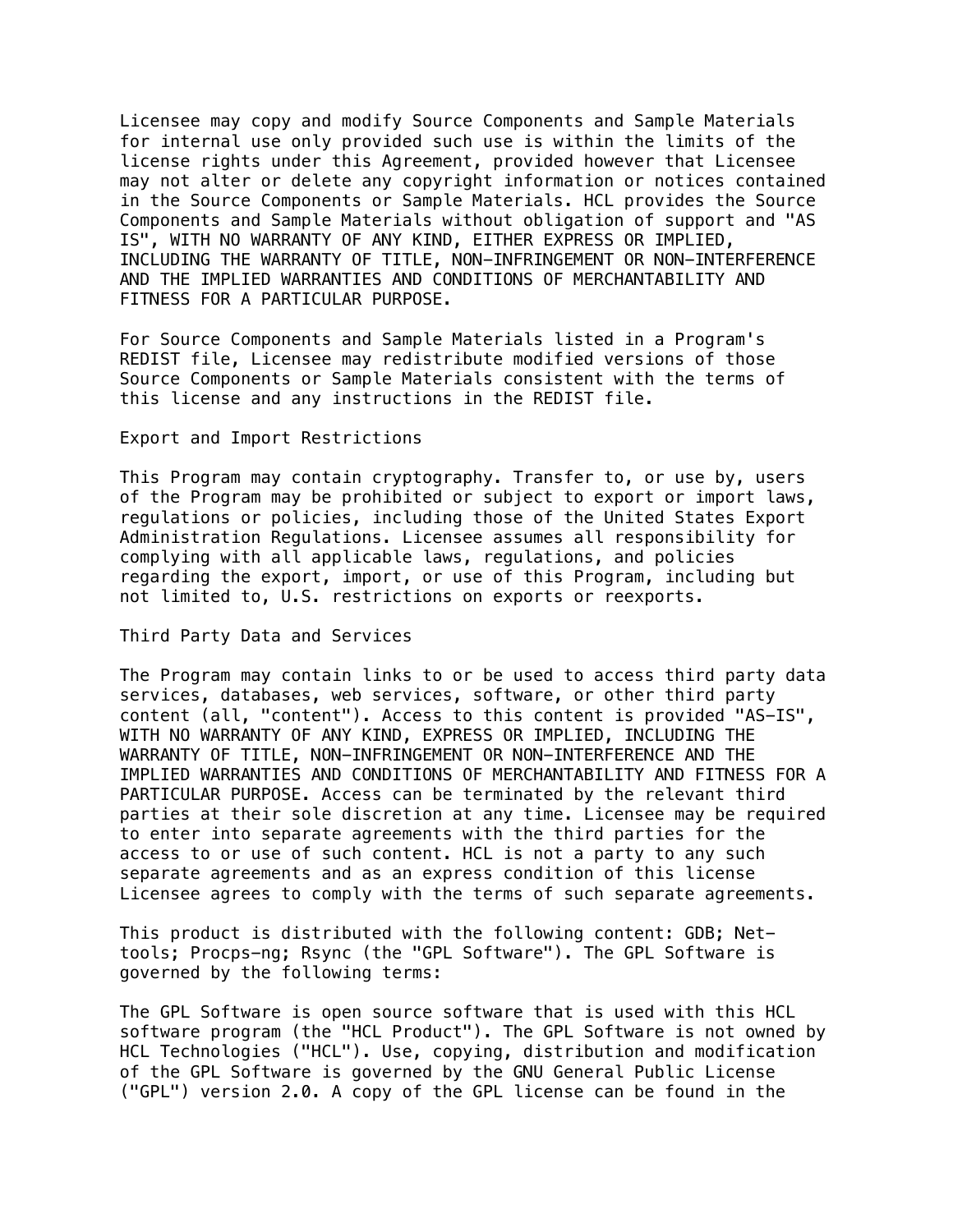same directory where the GPL Software is located. Additionally, a copy of the GPL license can be found athttp://www.opensource.org/licensesor write to the Free Software Foundation, Inc., 59 Temple Place, Suite 330, Boston, MA 02111-1307 USA. Use of the HCL Product is governed solely by the HCL license agreement ("EULA"), not by the GPL license. You cannot use, copy, modify or redistribute any HCL Product code except as may be expressly set forth in the EULA. The GPL Software is provided "AS IS" WITHOUT WARRANTY OR CONDITION OF ANY KIND, EITHER EXPRESS OR IMPLIED, INCLUDING, WITHOUT LIMITATION, THE IMPLIED WARRANTIES OF MERCHANTABILITY AND FITNESS FOR A PARTICULAR PURPOSE. Further details of the disclaimer of warranty with respect to the GPL Software can be found in the GPL license itself. To the full extent permitted under applicable law, HCL disclaims all warranties and liability arising from or related to any use of the GPL Software.

This product is distributed with the following content: LSOF v.4.91 (the "LGPL Software"). The LGPL Software is governed by the following terms:

The LGPL Software is open source software that is used with this HCL software program (the "HCL Product"). The LGPL Software is not owned by HCL Technologies ("HCL"). Use, copying, distribution and modification of the LGPL Software are governed by the GNU Lesser General Public License ("LGPL") version 2.1, February 1999. A copy of the LGPL license can be found in the distribution of the LGPL Software. Additionally, a copy of the LGPL license can be found athttp://www.opensource.org/licenses. Use of the HCL Product is governed solely by the HCL license agreement ("EULA"), not by the LGPL license. You cannot use, copy, modify or redistribute any HCL Product code except as may be expressly set forth in the EULA. The LGPL Software is provided "AS IS" WITHOUT WARRANTY OR CONDITION OF ANY KIND, EITHER EXPRESS OR IMPLIED, INCLUDING, WITHOUT LIMITATION, THE IMPLIED WARRANTIES OF MERCHANTABILITY AND FITNESS FOR A PARTICULAR PURPOSE. Further details of the disclaimer of warranty with respect to the LGPL Software can be found in the LGPL license itself.

The following units of measure may apply to Licensee's use of the Program.

Authorized User

Authorized User is a unit of measure by which the Program be licensed. An Authorized User is a unique person who is given access to the Program. The Program may be installed on any number of computers or servers and each Authorized User may have simultaneous access to any number of instances of the Program at one time. Licensee must obtain separate, dedicated entitlements for each Authorized User given access to the Program in any manner directly or indirectly (for example: via a multiplexing program, device, or application server) through any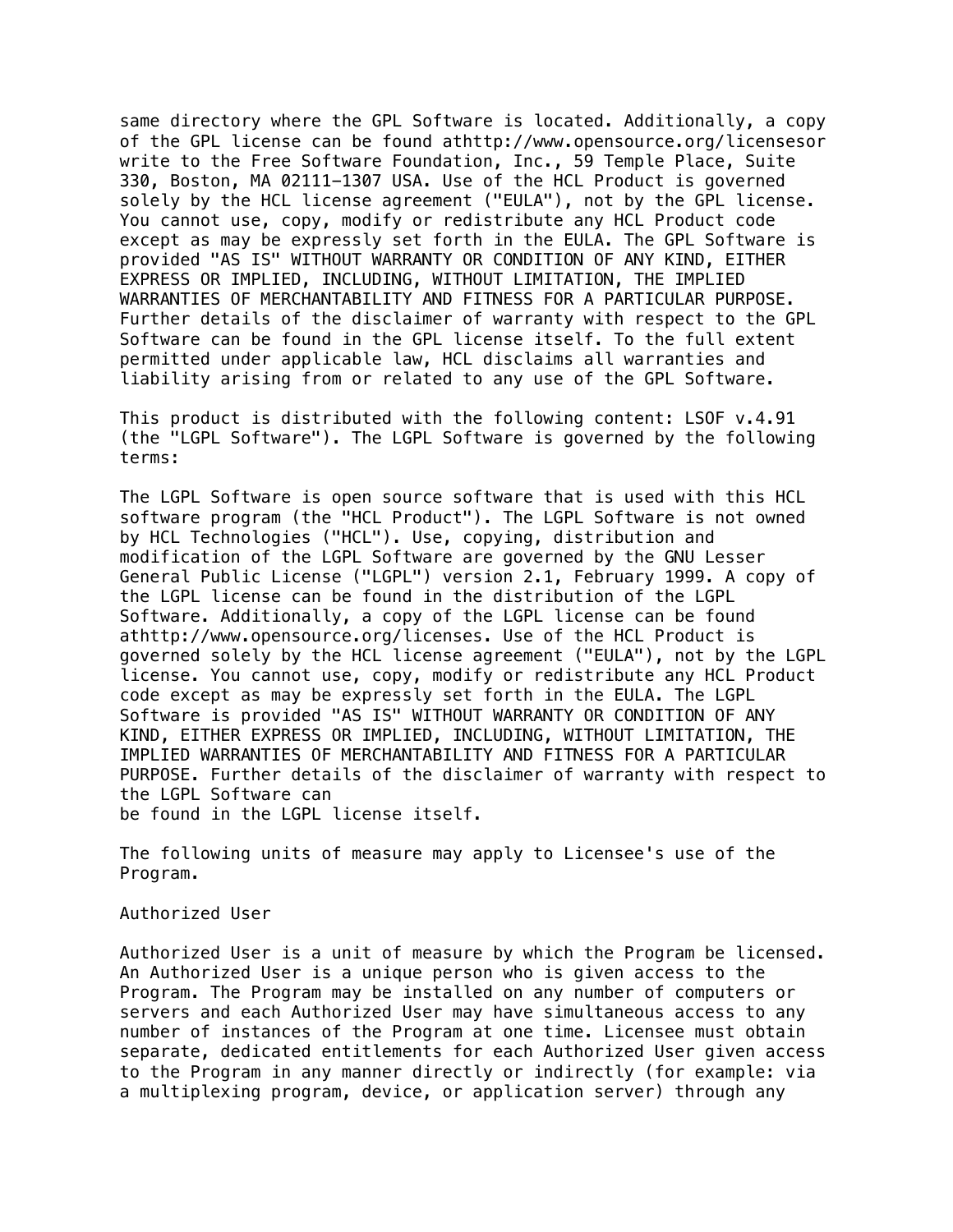means. An entitlement for an Authorized User is unique to that Authorized User and may not be shared, nor may it be reassigned other than for the permanent transfer of the Authorized User entitlement to another person.

Floating User

A Floating User is a unit of measure by which the Program can be licensed. A Floating User can access a limited or unlimited pool of licenses, dependent on the contracted licensing volume between Customer and HCL. When a Floating User wishes to run the application, it requests a license from licensee's relevant FlexNet central license server. If a license is available, the license server allows the application to run.

If no license is available, and if licensee has included "Overdraft" in the license terms, the license server allows the application to run and raise an overdraft billing request.

When the Floating User has completed its use of the application, or when the authorized license period expires, the license is reclaimed by the license server and made available to other Floating Users.

The program must connect to FlexNet(on prem or cloud) one (1) time every thirty (30) days. Also, program must connect to FlexNet within 30 days of first install.

If Customer is using a locally deployed FlexNet license server with no external access, customer must provide the usage report on above schedule to designated HCL contract point per the order form.

In addition to the above, the following terms apply to Licensee's use of the Program.

Use of the Program is only permitted with Authenticated Access. "Authenticated Access" shall mean the secured validation of a user's unique identity when accessing a HCL Domino server. The user's unique identity could be defined by their Notes ID/password ("PW") combination, their HCL Domino HTTP Name/PW combination, or any other third party authentication source which defines the user's unique identity. In contrast to Authenticated Access, "Anonymous Access" is a level of connectivity without verification of a user's unique identity which is not supported under this license.

Entitlement Requirements

Customer must have the adequate volume of User Entitlements for the use of the Program as set forth in the Customer and HCL licensing contract.

Entitlement to the program is provided through two models:

1 - Fixed Term Licenses ñ HCL will license the Program for a fixed